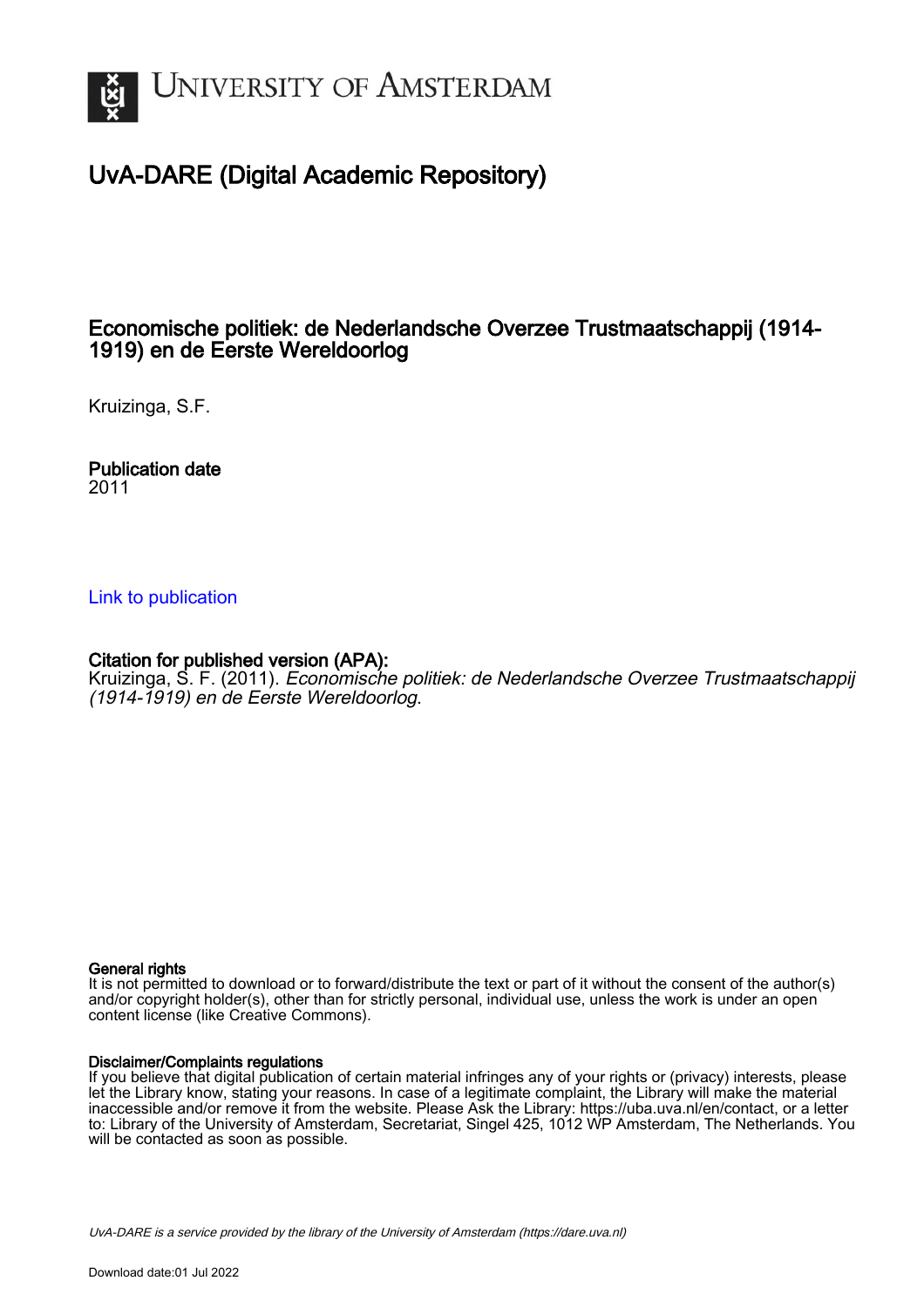#### **Summary in English**

This book concerns itself with the Netherlands Oversea Trust Company, which played a highly significant role in Dutch political and economic life during the remainder of this war, serving as both an unofficial diplomatic channel between the Netherlands and the belligerents and as a powerful supervisory body controlling large swathes of the Dutch economy. Central to this book are issues regarding the formation of policy within this organisation. Who controlled it, and to what end? Moreover, was the NOT a completely independent organisation, or was its freedom of action restricted by other parties, such as the Dutch Government? Finally, this book delves into the manifold relationships between the NOT and the other "Crisis Committees", the both public and private institutions that were tasked to deal with economic difficulties arising out of the war.

The NOT's foundation is intrinsically linked with Dutch dependence on its overseas trade, as I showed in the first chapter. In the decades before the First World War, the Dutch agricultural sector, for instance, came to be heavily export‐orientated. Britain emerged as the most important market for Dutch vegetables, meat and dairy products, its German counterpart having become increasingly inaccessible due to the enactment of a series of laws protecting native German agriculture. Meanwhile, the Netherlands's advanced agricultural sector became dependent on the import of fodders and fertilizers. But Holland was not just an agricultural powerhouse; its economy was quite varied, especially for a country so small in size. The river Rhine, which linked the German industrial basin with the North Sea, allowed the Netherlands to become a major European trading hub, and Rotterdam the gateway to Central Europe. The 1868 Rhine Shipping Treaty between the Netherlands and Germany cemented the symbiotic relationship between Rotterdam and Ruhr, by eliminating all tariffs on the river Rhine and making all transit trade to and from the North Sea via the Netherlands permanently "free" from government interference. The ease with which goods were transported through the Netherlands is reflected in the inaccuracy of Dutch trade statistics: there was hardly any reliable data distinguishing transit trade from imports for Dutch use proper. The Netherlands East Indies were an important source of trade as well. From 1904 onwards, prices of Indies goods on the world market rose, production expanded and investment returns were very high. Amsterdam became a staple market for Indies goods such as sugar and tobacco, and a host of new trading houses and industries was set up to pack, distribute and / or process the colonial goods, often for re‐ export to another country. Dutch industry, meanwhile, had developed rather slowly throughout the nineteenth century, but by the early twentieth the pace had notably quickened. It, too, depended heavily on the import of raw materials the Netherlands itself lacked, and was mostly geared towards the home market. Notable exceptions were industries processing agricultural and colonial raw materials, which sold their goods abroad, mostly in Britain and Germany.

Politically, the Netherlands pursued a course of strict neutrality, its leaders deciding that this was the only politically realistic option open to them to safeguard both their European homeland and their vast Asian colonial possessions from the jealous eyes of the surrounding Great Powers. Hoping to strengthen their neutrality and maintain their vital trade links even in times of war, the Dutch became very active participants in the drafting of a new International Prize Code relating to wartime trade. The resulting Declaration of London protected most forms of neutral trade, unless belligerents could prove that the trade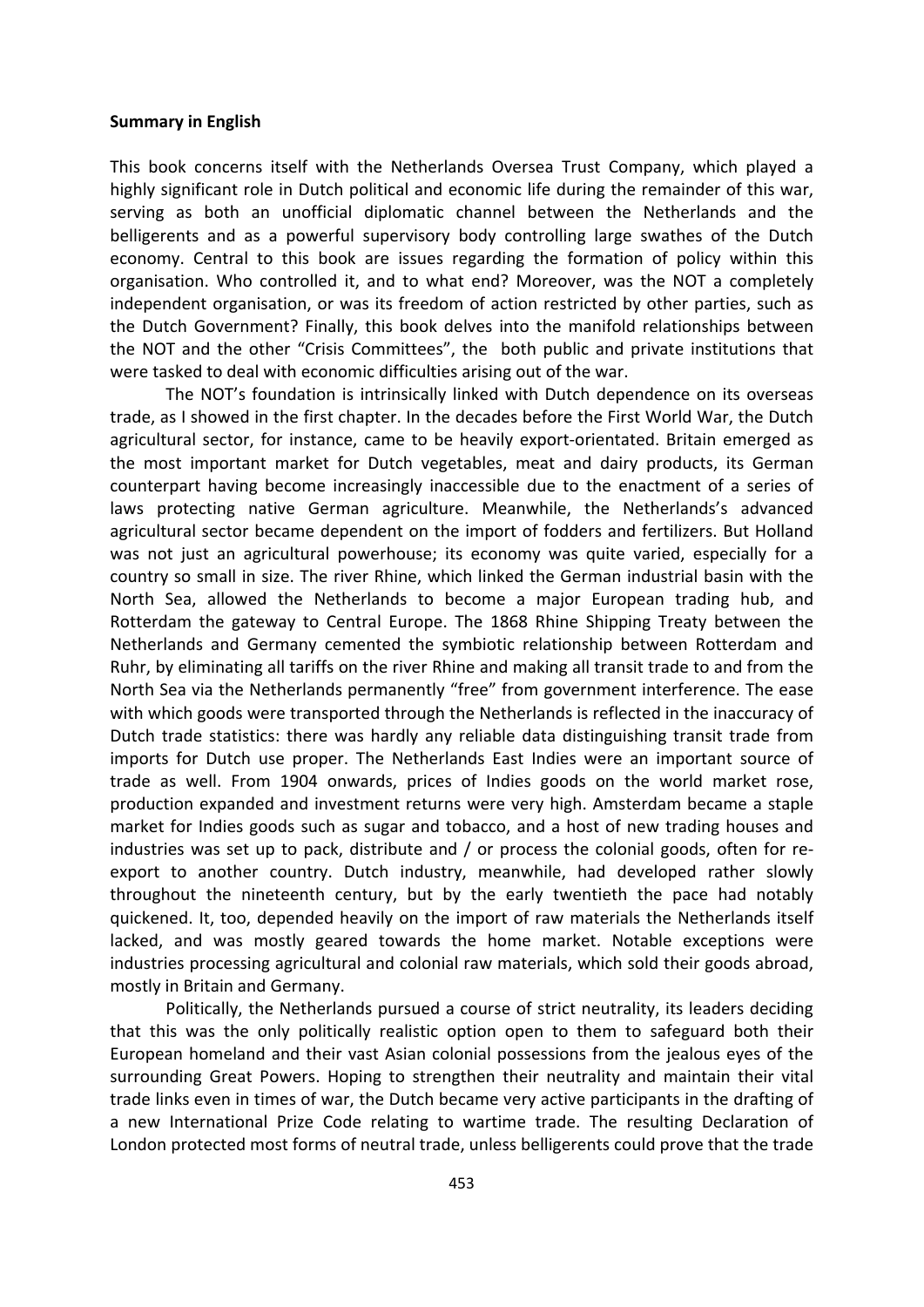goods in question were only meant for combat or were shipped to agents of an enemy's government or armed forces. It was signed in 1909, but needed to be ratified by all the signatories' parliaments before coming into effect. However, the British House of Lords blockaded ratification in 1911. The British Government assured the Dutch, however, that the bill would be reintroduced. The Balkan crisis of July 1914 and the subsequent outbreak of the First World War, however, delayed ratification indefinitely, which would have widespread ramifications for the course of the First World War, and the role of the Netherlands in it.

Soon after the outbreak of war, Britain and her Allied partners Russia and France decided to stop Germany from replenishing its supplies through the port of Rotterdam, where neutral ships dropped off contraband goods – usable for making war – destined for transhipment. Doing so would be in direct contravention of the rules of the Declaration of London, however, which still bore the signature of the British Government's most senior members. The Cabinet therefore used legal trickery in an attempt to kill two birds with one stone. On 20 August 1914, it released a statement that it would abide by the Declaration of London, "subject to certain modifications". In effect, the British mixed and matched portions of the Declaration of London with British national prize law, which allowed them to freely extend the list of contraband goods susceptible to capture by a belligerent on board neutral ships. Unless the Dutch government would prohibit all transit trade of contraband goods, the British government threatened, it would use it self‐appointed powers to stop all contraband traffic to the Netherlands.

As this would constitute a breach of the Rhine Shipping Treaty (and a casus belli for Germany), the Dutch government of minister‐president P.W.A. Cort van der Linden had no choice but to refuse. Therefore, from the end of August 1914 onwards, the British made good on their promise and prevented Dutch ships carrying contraband to reach home shores. However, influential government ministers of Trade (M.W.F. Treub) and Foreign Affairs (J. Loudon) never seriously considered contesting British "modifications" to the Declaration of London. Both felt that Germany gained "unneutral" advantages by using Dutch traders as a means to defeat the Allied blockade of its coastline, and felt that a conflict between the Allies and the Netherlands would not be in the Dutch national interest. Loudon courted the British Legation in The Hague to offer the Dutch "secret" arrangement on contraband. Treub went one step further, and formed a committee of five influential businessmen, headed by his banker friend C.J.K. van Aalst, which was to keep the British government informed of all Dutch business dealings, in the hope that they could discern which of those were for bona fide Dutch, and which for German benefit. The British Commercial Attaché to The Hague, Sir Francis Oppenheimer, picked up on this idea and suggested to his superiors in London that the Committee could perhaps give the Allies what they wanted (a means of discerning which imports were for "home consumption," and which were merely on their way to Germany) without the Dutch government being openly involved and thus without the risk of German belligerency. The British government, who, during the war, would coordinate Allied blockade policy vis‐à‐vis Holland, agreed, and so did Loudon, as long as his government's involvement remained a strict secret. The agreement between Oppenheimer and the two ministers was put into operation by Treub's Committee, who in turn founded the Netherlands Oversea Trust Company (NOT), limited on 24 November 1914. Officially, the NOT was financed and run by a small group of Dutch bankers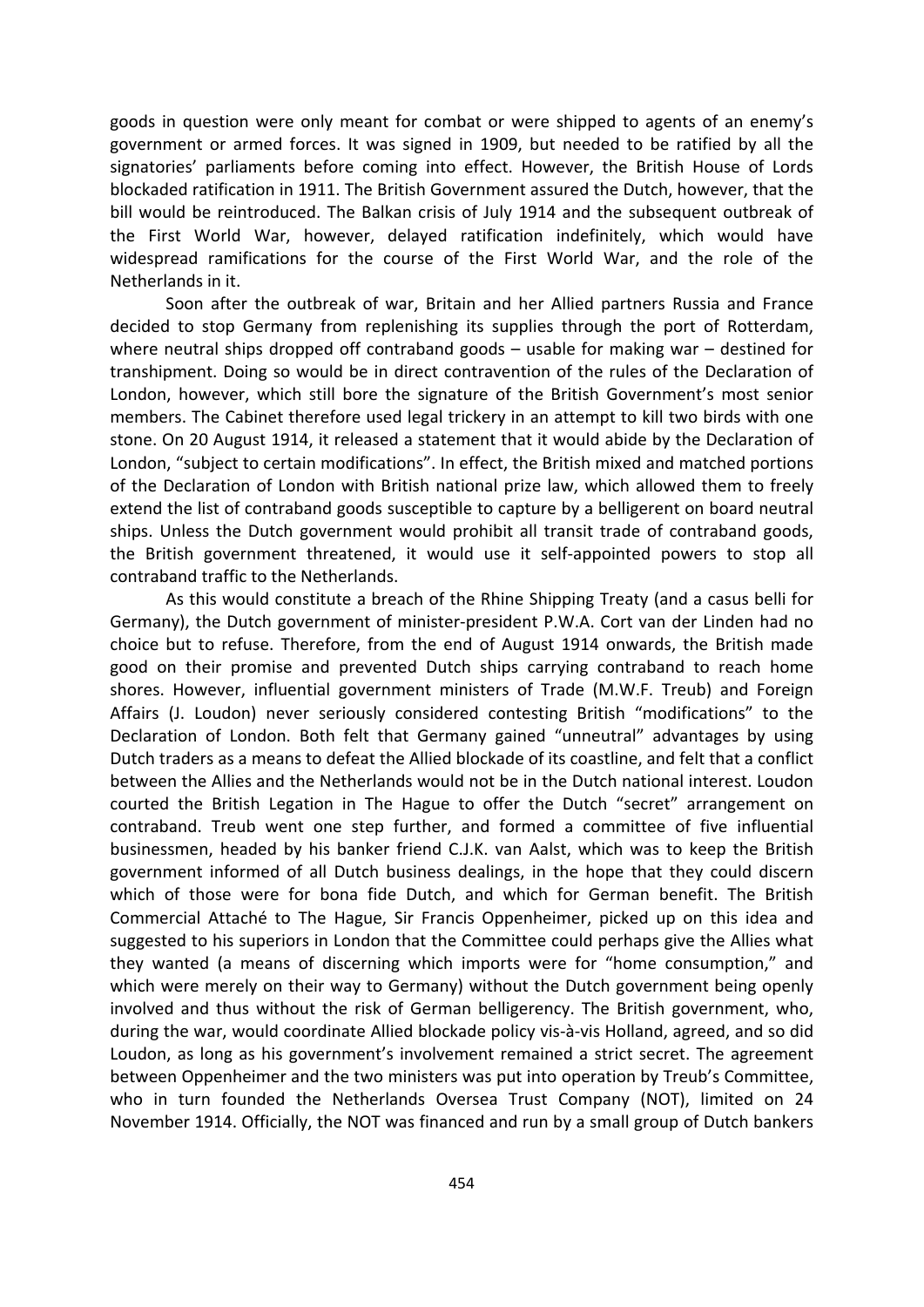and shipping companies, furthering the illusion that the company was born purely of private initiative.

The NOT was to serve as a clearing house for overseas contraband imports. Those seeking to import overseas goods had to sign a contract with the NOT promising not to export the goods to Germany, and pay a sizable deposit. In case of a breach of contract, the deposit (roughly equal to the worth of the goods in question) would be confiscated by the NOT. Satisfied with these controls, the Allies allowed goods imported via the NOT a free pass through the North Sea blockade. The NOT businessmen did want an Allied favour in return for their cooperation: the exemption of several luxury Indies goods from the Allied contraband lists, allowing them to be sold via Holland to Germany at great profit. These exemptions suited the majority of the founding companies of the NOT, heavily engaged in the Indies trade, quite well. They belonged, as I have shown in chapter 3, to the "Amsterdam" section of the Dutch business world, which championed overseas and Indies trade and therefore good Anglo‐Dutch relations. The "Rotterdam" section, mostly interested in the transhipment and the export of goods to Germany, was in a minority.

In March 1915, however, the economic war between the Allies and the Central Powers intensified. Reacting to Germany's declaration of unrestricted U‐boat‐warfare, London declared that it would henceforth endeavour to stop all German trade, not just contraband imports. This invalidated the accords between the British government and the NOT, but both its president Van Aalst and its anglophile chief negotiator Joost van Vollenhoven implored London to come to a new understanding. In the end, it was agreed that the NOT would extend its tasks to check all incoming and outgoing traffic for goods of German origin or destination, although the two did manage to win a couple of concessions: coffee, tobacco and cinchona from the Indies would still get a free pass through the blockade, goods of German origin which were urgently needed in the Indies could still be moved there, and Dutch goods which contained a maximum of 25% German labour or materials would count as "Dutch," not "German" exports.

The new agreement nearly overburdened the NOT. Despite an extremely rapid growth of its personnel it could not possibly hope to police all Dutch trade, especially since the continuing blockade had greatly increased prices for goods under NOT supervision in Germany. The Executive Committee was therefore forced to improvise. When it found out, for example, that margarine factories had been importing four to five times their pre‐war average of raw materials, hoping to secretly export the margarine surplus they produced to Germany, it threatened that they would no longer be able to use the NOT to import raw materials such as oils, fats and copra, unless they promised to stick to the pre‐war average and submit to rigorous controls. Thus "rationed," the chance of them producing a large surplus which carried a great risk of being sold to Germany was significantly reduced. The British government was extremely satisfied with these measures to curb fraud, and in a third and final Anglo‐NOT agreement (dated 19 July 1915), provisions regarding the "rationing" of all Dutch imports were included. London demanded, however, that all rations were to be mutually agreed between itself and the NOT. Finally, the July Agreement included the provision that all goods produced from overseas imports would be subject to the same NOT controls and limitations as the overseas imports themselves.

The NOT's negotiations had seriously confined the freedom of action of Dutch traders. The Trust Company has therefore been charged with signing the July agreement out of narrow self-interest. Other detractors have pointed to the Executive Committee's pro-Allied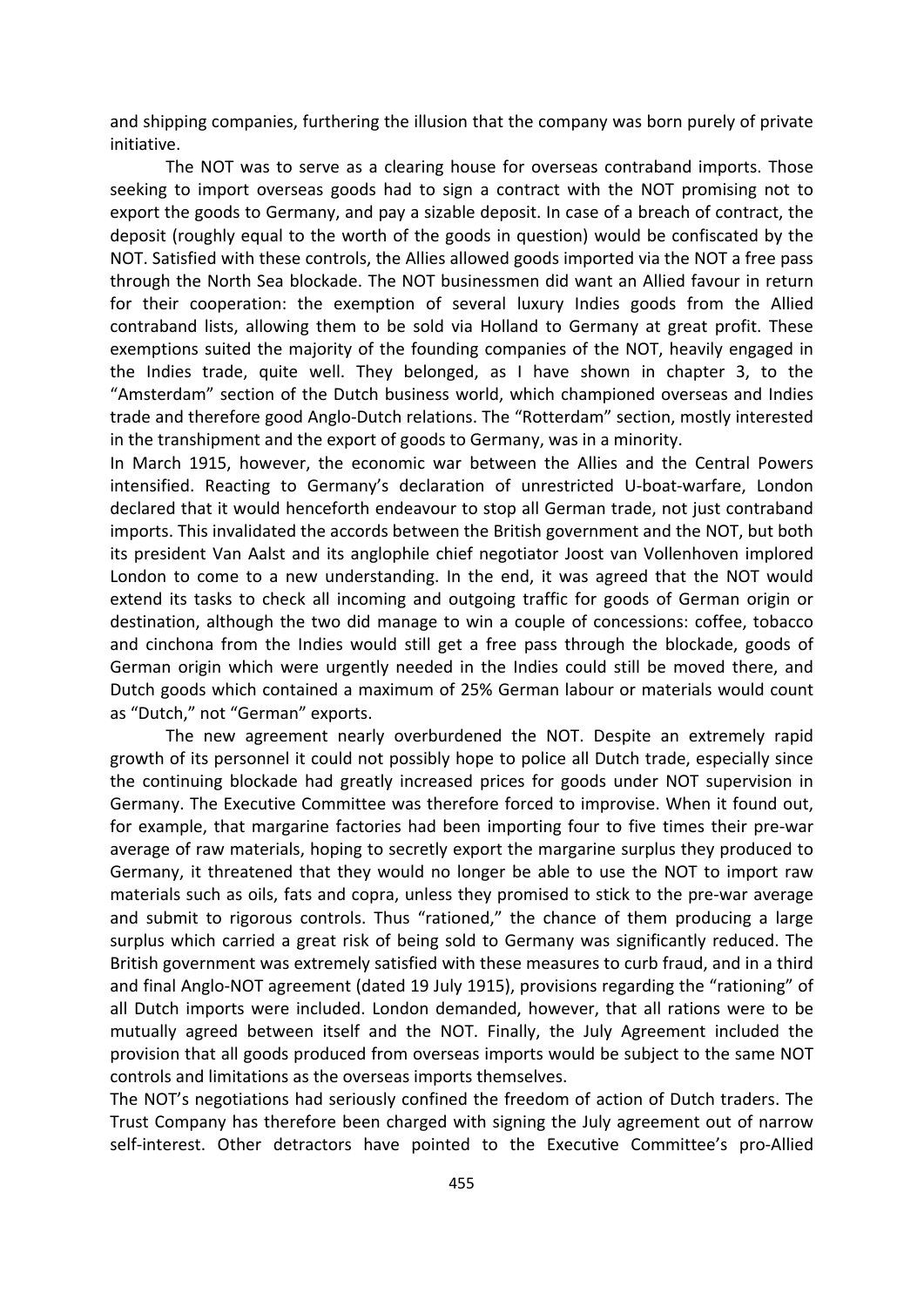leanings, or to its fear of standing up to the British. However, as I have shown in chapter 4, the NOT Directors all agreed to the measures because they felt that stricter controls were necessary for the NOT to survive, which even the "Rotterdam" members concluded was in their interest: the alternative would be the end of Dutch overseas trade. Moreover, the NOT Board Members, especially those in the Executive Committee who were highly visible to the public and their peers in the Dutch trading community, felt that having the NOT collapse rather than sign a new agreement would be fatal to their own reputation.

The NOT's compliance with the Allies' economic warfare formally did not impact the Dutch Governments neutrality. In practice, however, the Dutch government helped the NOT carry out its new tasks. The minister of Waterways and Traffic allowed NOT personnel to inspect cargo trains on their way to Germany, and Treub, who in November 1914 had moved from the Trade to the Finance Ministry, allowed the Dutch Customs Office to share information on German exports with the Trust Company. Both measures were indispensible to combat fraud, and without them, the NOT would most probably not have been able to carry out the tasks with which it had burdened itself.

In other areas the Dutch Government and the NOT cooperated so closely the lines between the two began to blur. A chief example of this can be found in the institutional organisation of Dutch‐German trade, which took shape during 1915 and is the subject of chapter 5. Intervention was necessary because the British blockade had dramatically altered the trade balance between the two countries. As the Allies prevented ships from entering and leaving the Central Powers' ports directly and the NOT severely restricted transit trade, Germany and Austria sought to replace overseas supplies, most notably foodstuffs, produce and abandoned all pre‐war trade barriers. Dutch farmers abandoned traditional markets in Britain, as prices were lower and the costs of transport (due to the inherent dangers of sea travel in wartime) much higher, and sold nearly all their surplus produce to Germany and Austria. As a result, home stocks were beginning to run low, whilst prices rose tremendously. Meanwhile, fears abounded that Berlin would use its near‐monopoly of vital industrial raw materials, such as steel, coal and dye, to extort the Dutch into selling them goods they were unable to export, such as those imported by the NOT. Minister Loudon therefore proposed that the Dutch form a united front against Germany. A special Committee for Foreign Trade was formed, in which representatives from industry, agriculture, the NOT and several government departments together decided which goods were suitable for trade with Germany, and what German goods were to be demanded in return. The Committee for Foreign Trade represented a close cooperation between government and business in which all parties had an equal vote. However, the leading figures within the CFT were all businessmen: NOT‐members A.G. Kröller and W. Westerman, and agricultural mogul J.Th. Linthorst Homan.

The CFT trade system soon ran into serious difficulties. With NOT‐members Kröller and Westerman in the lead, the NOT and CFT seemed joined at the hip. However, Kröller and Westerman did not share the NOT Executive Committee's "Amsterdam" leanings, having vastly different business interests. Kröller led a great business empire focused mostly, but not exclusively, on the Central Empires, financed through Westerman's Rotterdam‐based bank. Kröller and Westerman had been both personal enemies and professional competitors of Van Aalst and his business friends for years, and had only joined the NOT at the express urging of Treub, who wanted to make sure that both "Amsterdam" and "Rotterdam" were represented the in Trust Company's board. Moreover, the German public distrusted the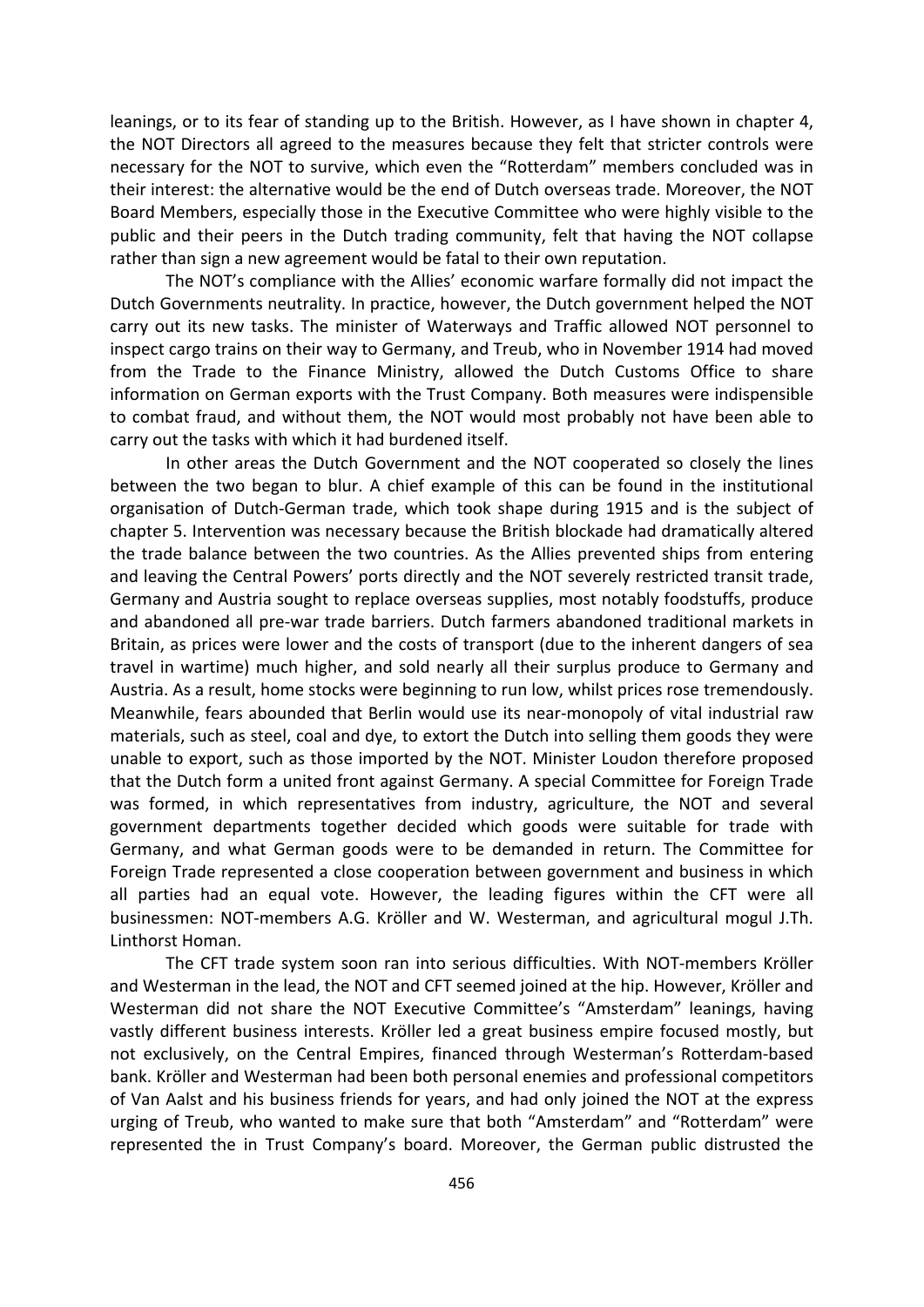NOT, as worrying stories of the Executive Committee's pro‐Allied stance and Francis Oppenheimer's role in its creation appeared in the press. Kröller and Westerman therefore distanced themselves as far as possible from the Executive Committee, resulting in weakening ties between the NOT and the CTF.

Worse, the new Trade Minister F.E. Posthuma introduced reforms in the system designed by his predecessor to make sure farmers did not export everything to the high‐ paying Germans but also kept the home market adequately supplied, in order to prevent food shortages and price rises. Although Treub had left much of the practicalities in the hands of farmers themselves, he had obliged them to confer with government officials. Posthuma removed that need. He created Farmers' Associations and gave them executive control over almost all aspects of production and export, hoping that they had more adequate data than the government, which had to rely on the faulty pre-war statistics. Moreover, it was hoped that farmers were better equipped to keep their own in check, and thus prevent fraud and stockpiling. Finally, he hoped to ease the burdens on the small, overworked staff of his ministry and cut government spending. The creation of the Associations was thus animated by the same free‐market, laissez‐faire principles as had partly inspired the creation of the NOT. It was deemed best to let those outside the government do most of the work, as they would be better at it than the small, overworked staff at the Trade Ministry and would save the government from having to perform un‐ neutral actions. The new system eliminated all direct government involvement, which helped cut costs. However, in every other regard the Associations represented a change for the worse, as the Associations were not in any way CFT coordination system, lessening its effectiveness (see figures 5.1 and 5.2).

The backlash of a further intensification of the economic war between Allied and Central Powers, which coincided with the weakening of the NOT‐government coordination system, is discussed in chapter 6. From the Summer of 1915 onwards, the British Government argued that Dutch agricultural exports to Germany were a breach of the Agreement, since imports from overseas (fertilizers, fodder) were being used to "produce" goods that were exported to Germany. The Committee agreed that some reduction of these agricultural exports was necessary, although for wholly different reasons. They feared that the huge exports would cause Dutch prices to rise as well and cause local shortages, and that abandoning the British market now might mean losing it forever. Posthuma saw things quite differently, however. He feared that after the war, the British Empire would form a closed economic bloc, and Britain would prefer Australian and Canadian foodstuffs over Dutch produce. Germany, he felt, was the natural outlet for Dutch agriculture.

The NOT tried to force the issue by refusing to import agricultural supplies, whereupon Posthuma, without consulting the Foreign Office, decided that the government would buy and transport the supplies themselves, sidestepping the NOT altogether. However, the Dutch government remained a party to the Rhine Shipping Treaty and could therefore offer no guarantees that the cargoes they imported would not end up in Germany. Indeed, the Allies soon found out that large shipments of maize had ended up in German‐occupied Belgium, and threatened blockade if the government did not return complete control over all imports to the NOT and help it significantly reduce Dutch exports of meat, fish, vegetables, fruit and dairy products to Germay. Loudon, who opposed Posthuma's policies, could however do nothing to support the NOT: government interference with the sale of agricultural produce on the free market at the express request of one belligerent would be a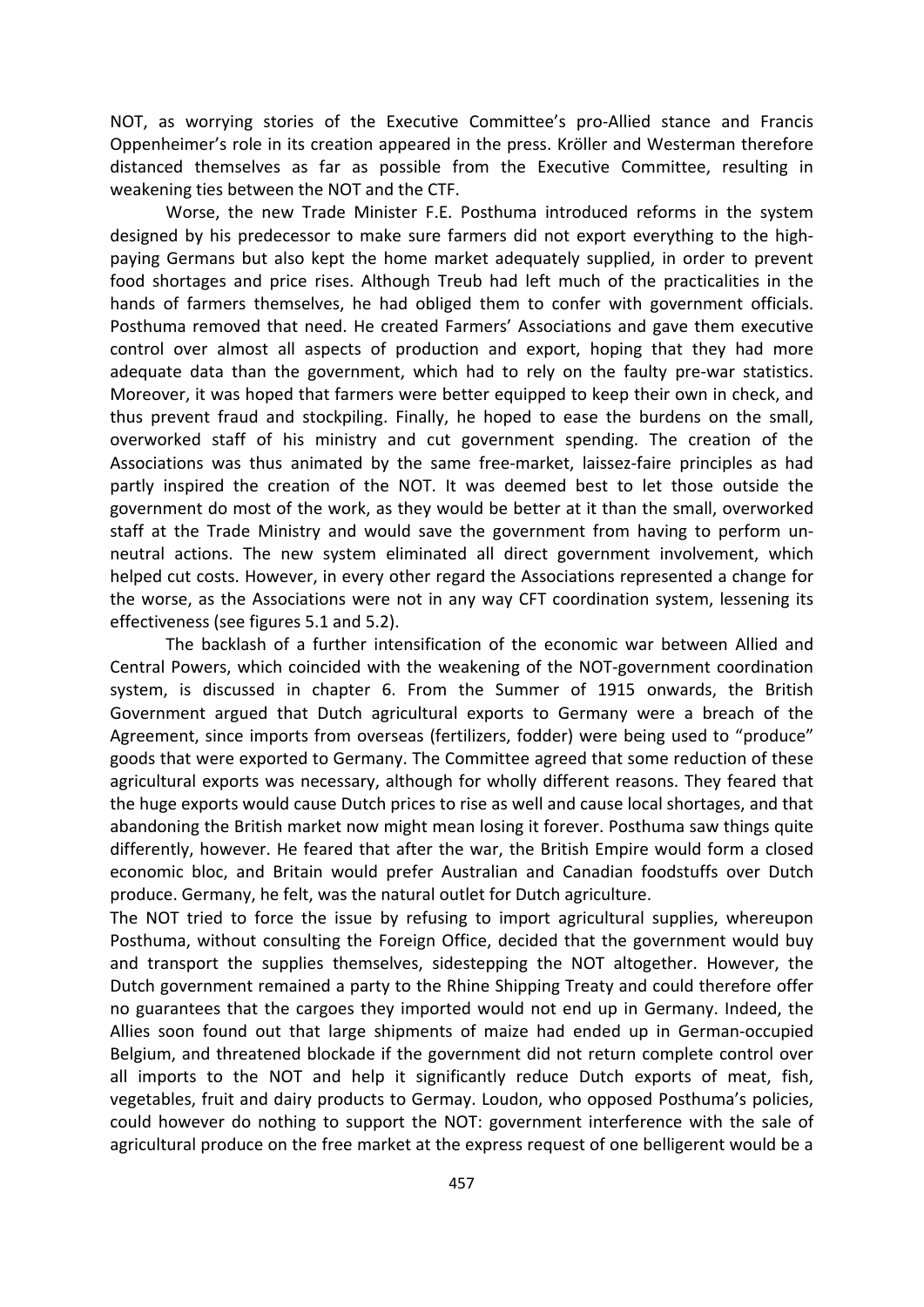severe breach of neutrality. To make matters even more complicated, Posthuma was egged on in his fight against both the NOT and the Allies by Kröller, who feared that the NOT's refusal to import any more agricultural supplies would hurt his own extensive business dealings in Chilean nitrates and Argentinean maize, and therefore supported his move to bypass the Trust Company.

Meanwhile, the NOT attempted to negotiate an agricultural settlement whereby the British would buy up about half of the Dutch surplus at prices just as high as the Germans had been willing to pay. To sell the proposal to the sceptical British Treasury, who were very hesitant to add to the Empire's wartime financial burdens, Van Aalst organized a huge loan by Dutch bankers. The farmers, fearing an end to fodder and feeding stuffs imports, agreed, and formed, on 29 June 1916, the Agricultural Export Bureau, charged with carrying out the provisions of the Agricultural Agreement negotiated by the NOT. Kröller, cleverly sensing that the establishment of the AEB and the agricultural agreement meant that the NOT could resume importing supplies, thereafter made peace between Posthuma and the Executive Committee.

However, the AEB proved unable to hold up its end of the Anglo‐Dutch agricultural bargain. This was mainly due to the fact that the AEB had no official authority over the agricultural Associations, and thus could not force them to cut sales to the Germans and offer produce to the British instead. In order to remedy this situation, yet another committee was created and given broad powers over agricultural production, allocation and distribution. This Assistance Committee was dominated by Kröller, who had Posthuma's ear. Most likely, the Assistance Committee was the result of a deal between Posthuma, who grudgingly accepted defeat and therefore the need the AEB but insisted on Kröller being in charge, and Loudon, who offered the AEB the same kind of tacit government support as had been afforded to the NOT, but insisted on a deal with Germany to complement the agreements with the Allies.

Loudon also insisted that the AEB made a separate agricultural deal with the Central Powers, as they could use their U‐boats to torpedo agricultural transports to Britain, thus invalidating the Agricultural Agreement. Luckily, German authorities began to note that the effects two years of massive agricultural purchases abroad were beginning to take its toll on the German trade balance, which had turned heavily into the neutrals' favour which led to the Reichsmark rapidly decreasing in value, prompting fears of financial collapse. German bankers therefore began negotiations with Dutch bankers for massive loans, which would, it was hoped, stave off disaster. This brought the German bankers in contact with Van Aalst, hoping that he could once again organise a massive foreign loan. German financial fears and Van Aalst's self‐interest in providing the Germans with the loans they so desperately desired provided the basis an agricultural deal with Berlin: an agreement was reached whereby the Germans were promised the remaining half of the Dutch agricultural surplus, in exchange for Dutch credits and lower prices. The deal also secured the Dutch continued supplies of German raw materials such as steel, iron and coal to Holland.

Chapter 7 zooms in on the evolving relationship between the NOT and both the British and the Dutch government. Anglo‐NOT relations had been as good as one could expect them to be throughout 1915, and in 1916 the Executive Committee and the British Government worked jointly to curb agricultural exports to Germany. However, during 1916, relations between the NOT and London soured considerably. This was due to the fact that the interests of both parties to the Agreement no longer seemed as compatible as they were the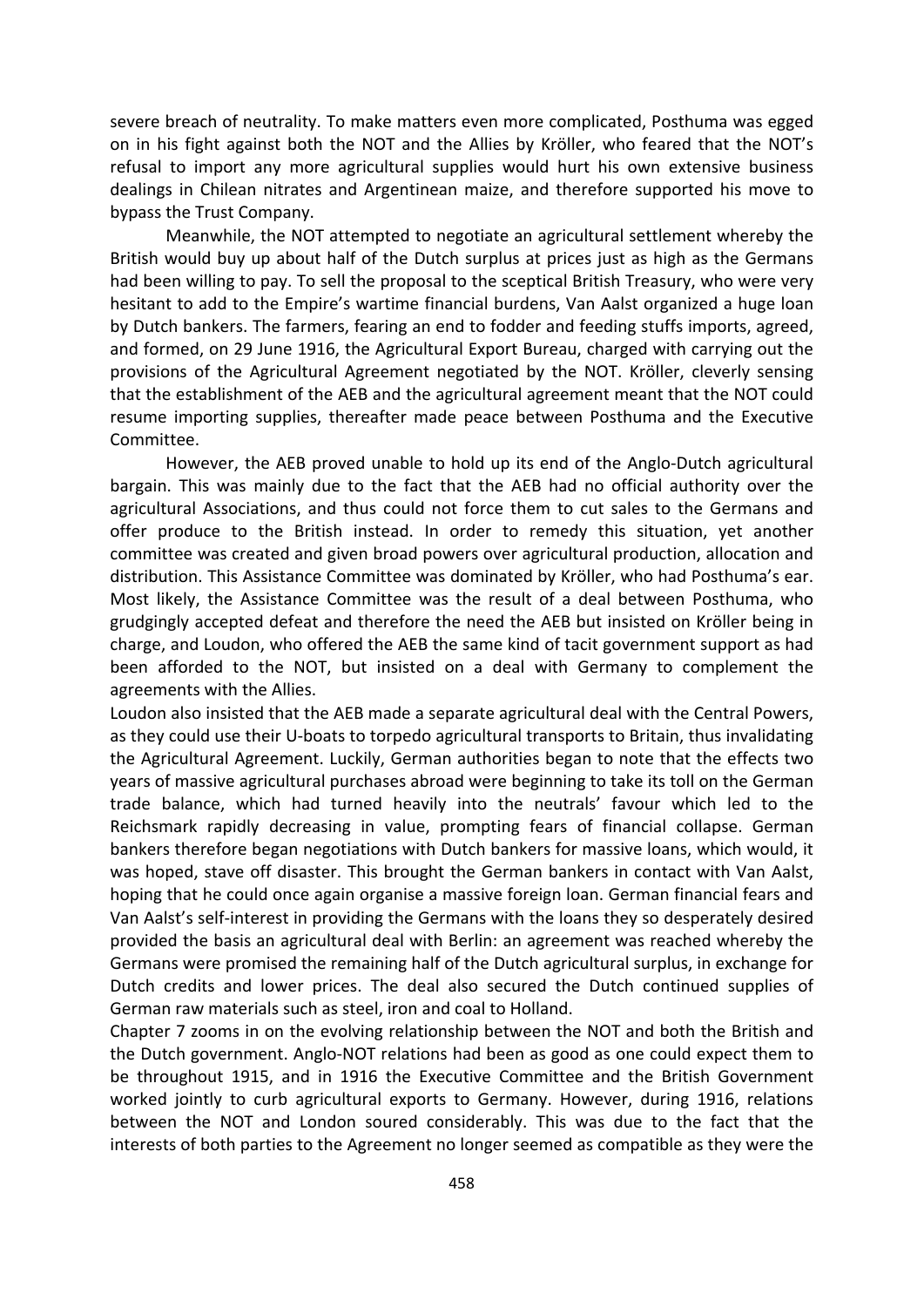previous year. The British government, hounded by the press, the army and the navy to exert maximum economic pressure on the Germans, had little choice but to clamp down on neutrals and insisted on curbing or even removing many of the concessions afforded to the NOT in 1915. This came as a shock to the Executive Committee, who had come to view these concessions as proof that their voice was heard in London, whilst they moreover proved very important to certain Dutch industries. Britain also attempted on several occasions to use its blockade to further its own economic interest, which sometimes clashed with Dutch, or even specific "Amsterdam", interests. Finally, the personal bonds between the British Legation and the NOT Executive Committee, most specifically between Van Vollenhoven and Oppenheimer, began to weaken, as both were in some way restricted: Van Vollenhoven by his new appointment at the Dutch National Bank, Jewish German‐born Oppenheimer by an ever more hostile work environment. The Agreement, however, did not break. Both parties were not willing to risk everything by totally alienating the other party, which for the Dutch would lead to economic disaster or entice them a stronger anti-Ally stance which would have repercussions in the political, economic but possibly also the humanitarian and the military spheres.

The relationship between Dutch government and NOT was at least as schizophrenic. Whilst having a falling out over agricultural exports, the government also – simultaneously – strongly supported it in some other cases. The apex of this support came when Loudon launched an unofficial press campaign supporting the NOT, putting the apparatus of the Dutch network of Legations abroad at the service of the NOT. Chapter 7 also gives several examples of the increasing complexity of the Dutch decision‐making apparatus. Economic pressure from both sides required complication negotiations and the deals that were struck were often overseen by two or more Crisis Committees, the NOT and the Dutch Government. This made for a very complicated decision-making process and created a very high margin for errors and misunderstandings.

This would have devastating consequences during the final phase of economic warfare, as I show in chapters 8 and 9. In February 1917, the German Government decided on a campaign of unrestricted submarine warfare against Allied trade, hoping to force Britain, which depended on its trans‐oceanic shipping lanes for food and other supplies, into surrender. In essence, the German Government essentially forbade all ships (Allied and neutral) from trading with Allied countries on pain of death by torpedo. Fearing that German submarines would discourage European neutrals from trading with Britain, the Admiralty forbade neutral ships from leaving British or Dominion ports unless guarantees were given that the Anglo‐neutral trade would continue. Extra pressure was exacted by withholding bunkering coal from neutral ships in the extra-European trades: since the British controlled all coaling stations en route to the Dutch Colonies and the Americas, this was an extremely powerful bargaining chip. To make matters worse, the European weather had taken a turn for the worse. As a result crops failed all over Europe, thereby creating an ever greater need for imports from the one continent were a food supply was still available: America. Unfortunately, however, the United States, which had declared war on Germany in April 1917, decided to enact an embargo against neutrals in Europe until they halted all exports to Germany.

Allied and US actions, which essentially made Dutch shipping and trade subject to their demands, impacted not only the NOT but also the Dutch Government. This was due to the Shipping Requisitioning Law promulgated in January 1917 by Posthuma, which allowed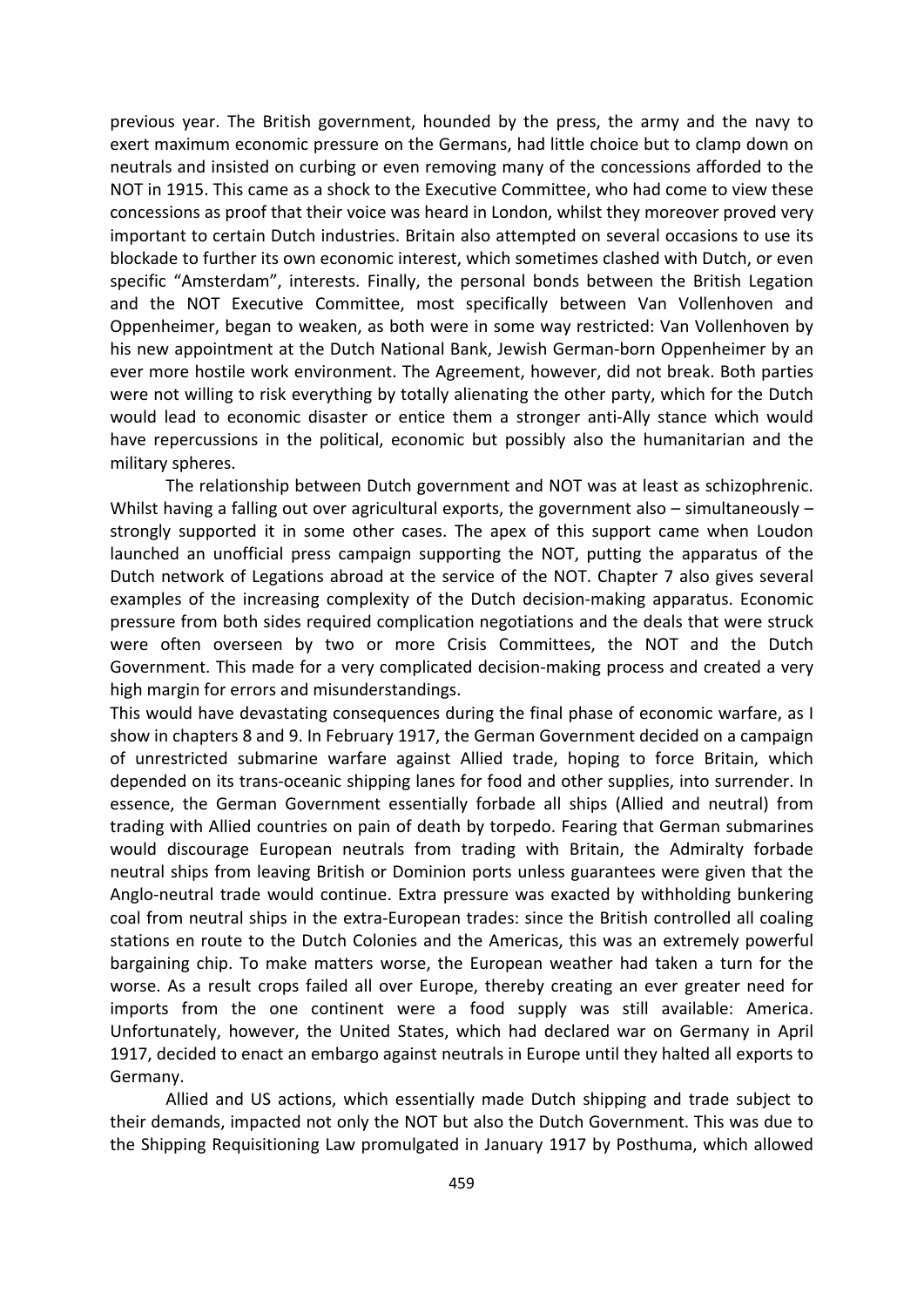the government to take over all ships in order to curb rising freight rates and maximise the import of much‐needed foodstuffs. Posthuma immediately put Kröller in charge of the execution of the new law, who, in his dual role as chairman of the Assistance Committee and "shipping dictator", became one of the most powerful men in the country.

Thus, when preliminary negotiations began in London to discuss an exchange of Dutch shipping space for bunker coal and the release of the ships held up in British and American ports, NOT representatives were for the first time joined by a delegate from the Dutch government. Moreover, to discuss proposals on Allied hiring of Dutch tonnage and a resumption of Anglo‐Dutch trade, a new Navigation Committee was formed, consisting of representatives of both the NOT and of all the major Dutch shipping lines. As an added bonus, the establishment of the Navigation Committee offered the Executive Committee a chance to counter Kröller's growing control over Dutch shipping. However, discussions soon reached a stand‐still: ship owners, the NOT, Loudon and Posthuma could not reach a consensus over the amount of tonnage that would be traded for bunker coal. Moreover, the NOT wanted the Dutch to make the first move, convinced that the British Government had the Americans under their thumb, whereas Loudon and Posthuma wanted to await definite Anglo‐American assurances of the availability of both coal and imports.

In order to reassert their autonomy vis‐à‐vis the Dutch government, to show their anger with the British for breaking the agreement – which they erroneously believed was the result of British pressure on Washington – and to kick‐start the negotiations, the NOT Executive Committee members went on strike, refusing to enter into any sort of contact with the Allies until it had solid guarantees that what it perceived as the main provision of the Agreement – that Dutch trade would continue unmolested as long as the NOT held up its end of the bargain – would be honoured by the British Government. Although the British government was prepared to make some concessions and intercede with the Americans on the NOT's behalf, Oppenheimer and Van Vollenhoven conspired together to make sure they did not. Both were afraid that Van Aalst, who was the moving spirit behind the strike, had overplayed his hand and would not back down for any concession the Allies were prepared to make.

The NOT strike did not lead to any tangible results, but did galvanise the Dutch government into action. It also reminded the British that they still needed the NOT, if only for political reasons: it was the strongest counterforce to Kröller and Posthuma. Loudon, too, understood the need for action. And even although the Americans and Posthuma were hesitant at first, it was decided that a Dutch negotiating team could join the Americans and the Allies in London to discuss terms. Following tense negotiations in December 1917, it was decided that the Dutch return home to consult with their Government, the NOT and the relevant Committees. They brought with them an extensive, but flexible, set of proposals. The embargo would be completely lifted and Dutch ships would be fuelled, if all Dutch exports to Germany were stopped and a significant number of tonnage would be employed in Allied service. If, however, the Dutch insisted on certain exports to Germany, a corresponding number of imports from America would remain embargoed. In the Netherlands, Loudon convened a special Ad‐Hoc Committee to consider the proposal and its effects on economic and political relations with Germany. Since Germany was still able to provide certain raw materials (most importantly coal and steel) in bulk witch neither Allies nor Americans could replace, it was decided that the trade of foodstuffs, which the Germans demanded in return, should continue. However, the Committee members, which included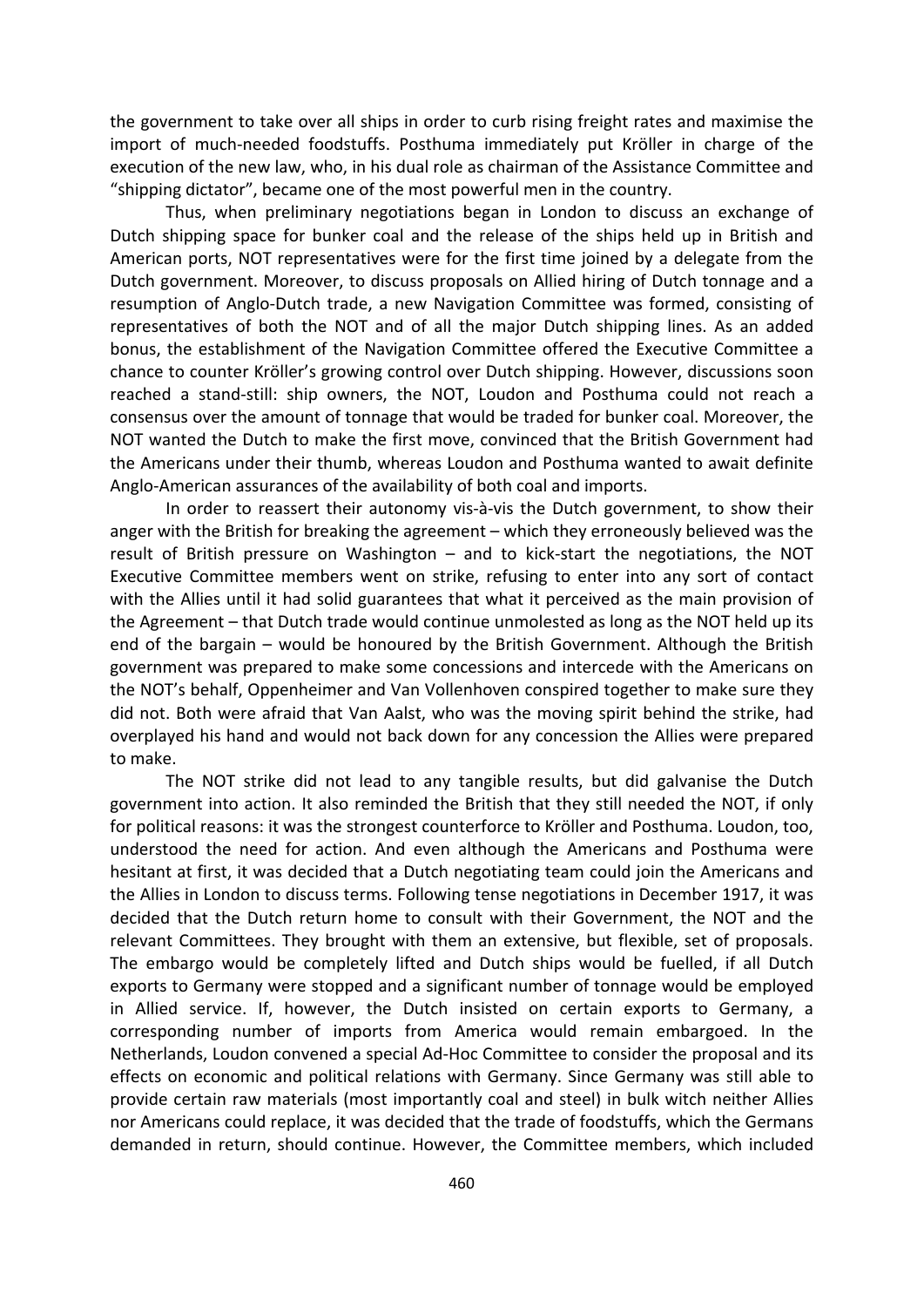representatives from the relevant Government departments, the NOT, the Assistance Committee and several others, could not agree on the terms presentable to the Allies. Worse, Minister Loudon leaked the complete set of proposals to the Germans in order to make sure that they were on board as well, fearing that German U‐boats might torpedo American transports if a deal was made unacceptable to Berlin. The leaked document gave the Germans the impression that the Dutch were about to shut down all trade with the Central Powers, and they threatened severe countermeasures if the Dutch signed any deal with the Allies. Infighting and fear of Germany caused the Ad Hoc Committee to become deadlocked. On 20 March 1918, finally deciding to force the Dutchmen's hands, they simply requisitioned all Dutch ships which had been laid up in their ports since the beginning of the shipping and coal stalemate.

The continuing shipping stalemate and the weather caused Dutch agricultural exports to Germany and Austria‐Hungary to drop dramatically. In an effort to up the pressure on the Dutch, the German government centralized all imports and exports in early 1917, in order to eliminate free market competition and block any trade that did not benefit the German war economy. The German centralized purchasing agency managed to successfully play off the different Dutch agricultural Associations against each other, threatening to buy up produce from another if one refused to lower their prices. This situation further worsened the negative side effects inherent in the Associations system. The Germans were careful not to offer less than the Dutch domestic price level, which meant that the members of the Associations still had every incentive to export. Thus, they categorically understated the amounts they thought necessary for home production, hid stocks from inventory in order to export them, and kept pushing the Minister for more export licences.

Treub therefore convinced Posthuma that the export system needed revamping. He suggested that every Dutch export be bartered for imports deemed valuable, and suggested that a new, central organization be made responsible for its operation, which could trade on equal footing with its German counterpart. They sent a joint proposal to all the Crisis Committees to a new company, privately‐owned and funded, which would deal with all agricultural exports and financial dealings connected therewith, as well as the execution of the existing agricultural agreements with the Allies and the Central Powers. The new organization (the Netherlands Export Company) would be operated by businessmen, but also have closer ties to the government. Van Aalst however uncovered an attempt by Posthuma and Kröller were attempting to "hijack" the NEC and exclude the NOT from having a role in it, by nominating the members of the Assistance Committee as the new company's directors.

Van Aalst reacted by publicizing the new company's Articles of Association which had been secretly altered by Kröller and Posthuma. This caused a storm of controversy which also reached Parliament, creating doubts amongst its members whether a new private institution, prone to conflicts such as the Kröller‐Van Aalst jealousy, was the way to go. Some even argued that the time had come for the government to take complete control, pointing to the Associations but also increasingly to the NOT – who some argued was no more than a vehicle for Van Aalst's private business affairs – as examples of how businessmen served their own needs rather than those of the public. The Government, however, countered that it would continue to seek the advice of the business world, repeating the same arguments it used since the beginning of the war: engaging businessmen was cheaper and more efficient than creating a new Government apparatus. In the end Parliament was swayed by the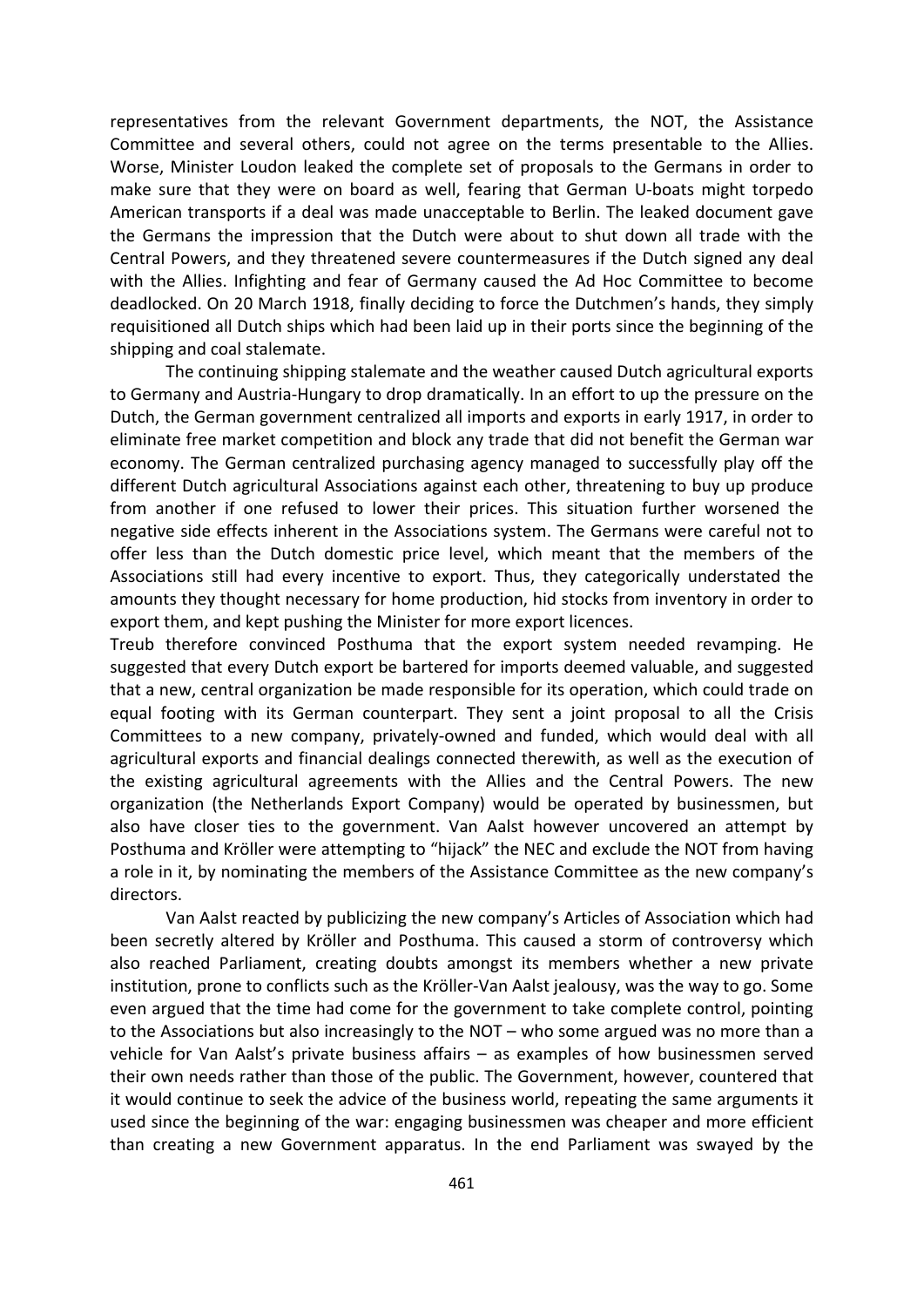promise that both Treub and Posthuma would supervise the new company and approved of the new law, after which the NEC‐plan was put in operation on October 15th, 1917.

However, Kröller and Posthuma immediately moved to reassert control and minimise close friends and allies Treub and Van Aalst's role. Kröller was put in charge of a "sub-ministry for Crisis Affairs", solidifying his hold over not only shipping but also trade. In effect, Posthuma, who distrusted Treub greatly and feared his and the NOT's influence on Dutch economy in general and the NEC in particular, had created an organisation to rival the new Export Company. Kröller thereafter took charge of negotiations with the Germans, which had started in Autumn 1917, and concluded a new trade agreement with them, whereby named quantities of Dutch foodstuffs and sizable new credits were traded against German coal and steel. The NOT and Treub protested the new agreement and the former actively tried to enlist British help to sabotage it by asking for British coal, but to no avail. In the end, they had little choice to accept German terms: without coal, Dutch industry would grind to a halt and many Dutchmen would not be able to heat their homes during winter.

In the wake of Kröller's negotiations, Posthuma and Treub had a public falling‐out, which exposed the deep divisions not only within the Cabinet but also the Crisis Committees to the Dutch public. Parliament demanded unity, but Cort van der Linden refused, citing political theory: he felt unable to force the various members of his extra-parliamentary cabinet to adhere to one single policy. Parliament, however, refused to send the Cabinet home, as they were unwilling to take political responsibility. It therefore lashed out at the Crisis Committees, with Kröller becoming their main target. He was therefore quite unceremoniously sacked on 1 April 1918, whilst the agricultural Associations – whom Parliament partly blamed for the food shortage - were turned into government-operated institutions .

The NOT initially welcomed these changes, but Kröller's successor at the sub-ministry for Crisis Affairs, M.M. Schim van der Loeff, was even less inclined to work with the NOT: it looked like Posthuma now seemed hell bent on removing the NOT from power, and had enlisted Schim van der Loeff to obstruct their policies wherever he could. Worse, the Germans began to press home their economic advantage, now that an agreement between the Dutch and the Allied powers seemed far off, to demand that the NOT seriously curb, or even curtail its operations, as a quid pro quo for further trade arrangements. The NOT's days seemed numbered, even Loudon suggested that it might be time to replace the NOT by a more "neutral" government institution which would have the backing of both the Allies, the Americans and the Germans. Infighting between government and NOT, disagreements between Allies and Americans, and a German government emboldened by the apparent success of its 1918 Spring Offensive, created a complete deadlock.

So, in summer 1918, the Netherlands seemed on the verge of economic and institutional collapse. However, in September the fortunes of war had turned decidedly in the Allies' favour, which meant that it became politically and economically expedient for the Dutch to come to an agreement with them. Moreover, during that same month a new Government took office. The incumbent Trade and Foreign Ministers immediately began institutional reforms. Most prominently, Foreign Minister H.A. van Karnebeek installed a so-called Advisory Council, comprising of the heads of the remaining committees, which would be subordinated to his direct control and would aid him in finally concluding a General Agreement with the Allies and the United States. The NOT was, at the behest of the British, made responsible for carrying out major provisions of this economic treaty, which re